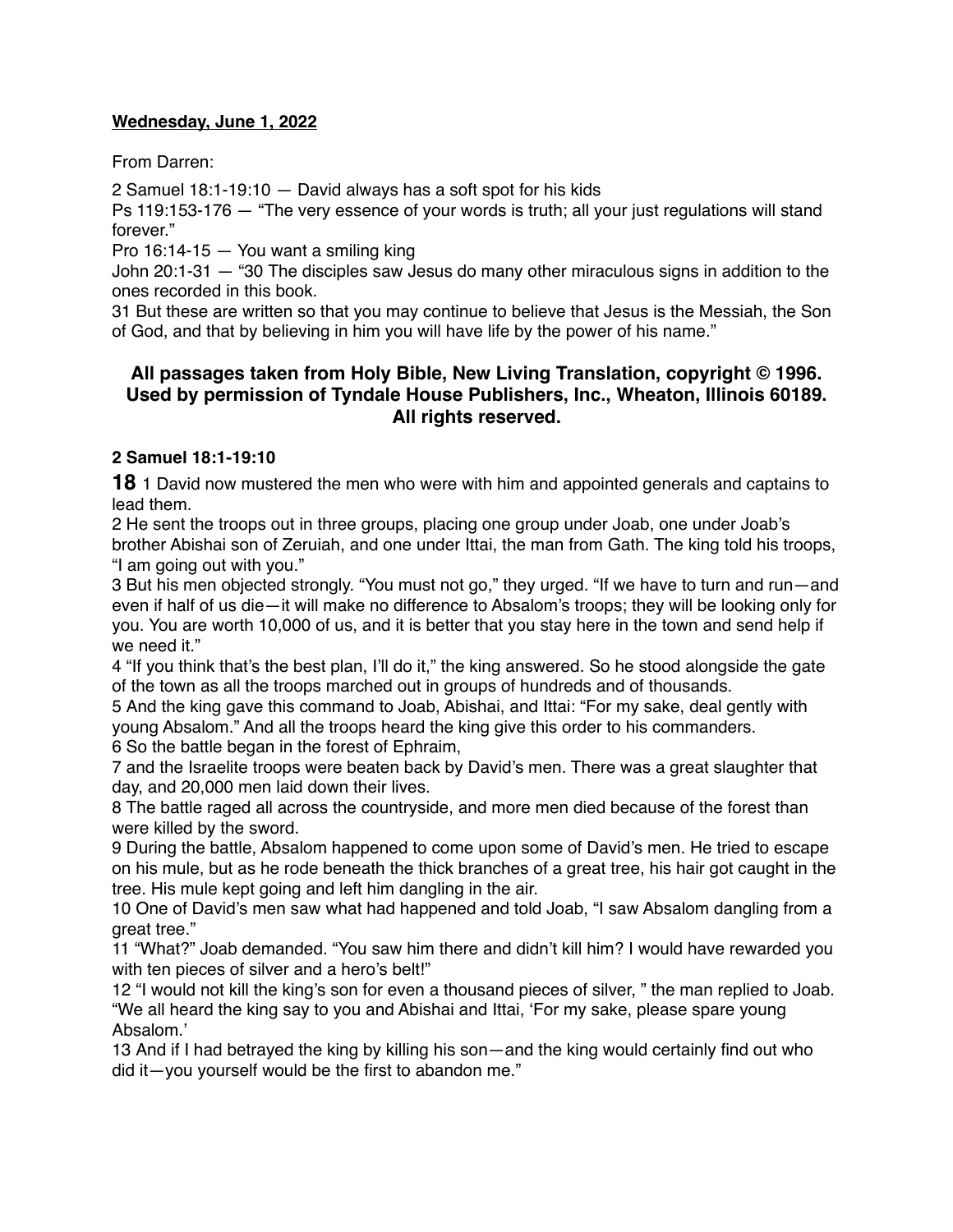14 "Enough of this nonsense," Joab said. Then he took three daggers and plunged them into Absalom's heart as he dangled, still alive, in the great tree.

15 Ten of Joab's young armor bearers then surrounded Absalom and killed him.

16 Then Joab blew the ram's horn, and his men returned from chasing the army of Israel.

17 They threw Absalom's body into a deep pit in the forest and piled a great heap of stones over it. And all Israel fled to their homes.

18 During his lifetime, Absalom had built a monument to himself in the King's Valley, for he said, "I have no son to carry on my name." He named the monument after himself, and it is known as Absalom's Monument to this day.

19 Then Zadok's son Ahimaaz said, "Let me run to the king with the good news that the LORD has rescued him from his enemies."

20 "No," Joab told him, "it wouldn't be good news to the king that his son is dead. You can be my messenger another time, but not today."

21 Then Joab said to a man from Ethiopia, "Go tell the king what you have seen." The man bowed and ran off.

22 But Ahimaaz continued to plead with Joab, "Whatever happens, please let me go, too." "Why should you go, my son?" Joab replied. "There will be no reward for your news."

23 "Yes, but let me go anyway," he begged. Joab finally said, "All right, go ahead." So Ahimaaz took the less demanding route by way of the plain and ran to Mahanaim ahead of the Ethiopian. 24 While David was sitting between the inner and outer gates of the town, the watchman climbed to the roof of the gateway by the wall. As he looked, he saw a lone man running toward them.

25 He shouted the news down to David, and the king replied, "If he is alone, he has news." As the messenger came closer,

26 the watchman saw another man running toward them. He shouted down, "Here comes another one!" The king replied, "He also will have news."

27 "The first man runs like Ahimaaz son of Zadok," the watchman said. "He is a good man and comes with good news," the king replied.

28 Then Ahimaaz cried out to the king, "Everything is all right!" He bowed before the king with his face to the ground and said, "Praise to the LORD your God, who has handed over the rebels who dared to stand against my lord the king."

29 "What about young Absalom?" the king demanded. "Is he all right?" Ahimaaz replied, "When Joab told me to come, there was a lot of commotion. But I didn't know what was happening." 30 "Wait here," the king told him. So Ahimaaz stepped aside.

31 Then the man from Ethiopia arrived and said, "I have good news for my lord the king. Today the LORD has rescued you from all those who rebelled against you."

32 "What about young Absalom?" the king demanded. "Is he all right?" And the Ethiopian replied, "May all of your enemies, my lord the king, both now and in the future, share the fate of that young man!"

33 The king was overcome with emotion. He went up to the room over the gateway and burst into tears. And as he went, he cried, "O my son Absalom! My son, my son Absalom! If only I had died instead of you! O Absalom, my son, my son."

**19** 1 Word soon reached Joab that the king was weeping and mourning for Absalom. 2 As all the people heard of the king's deep grief for his son, the joy of that day's victory was turned into deep sadness.

3 They crept back into the town that day as though they were ashamed and had deserted in battle.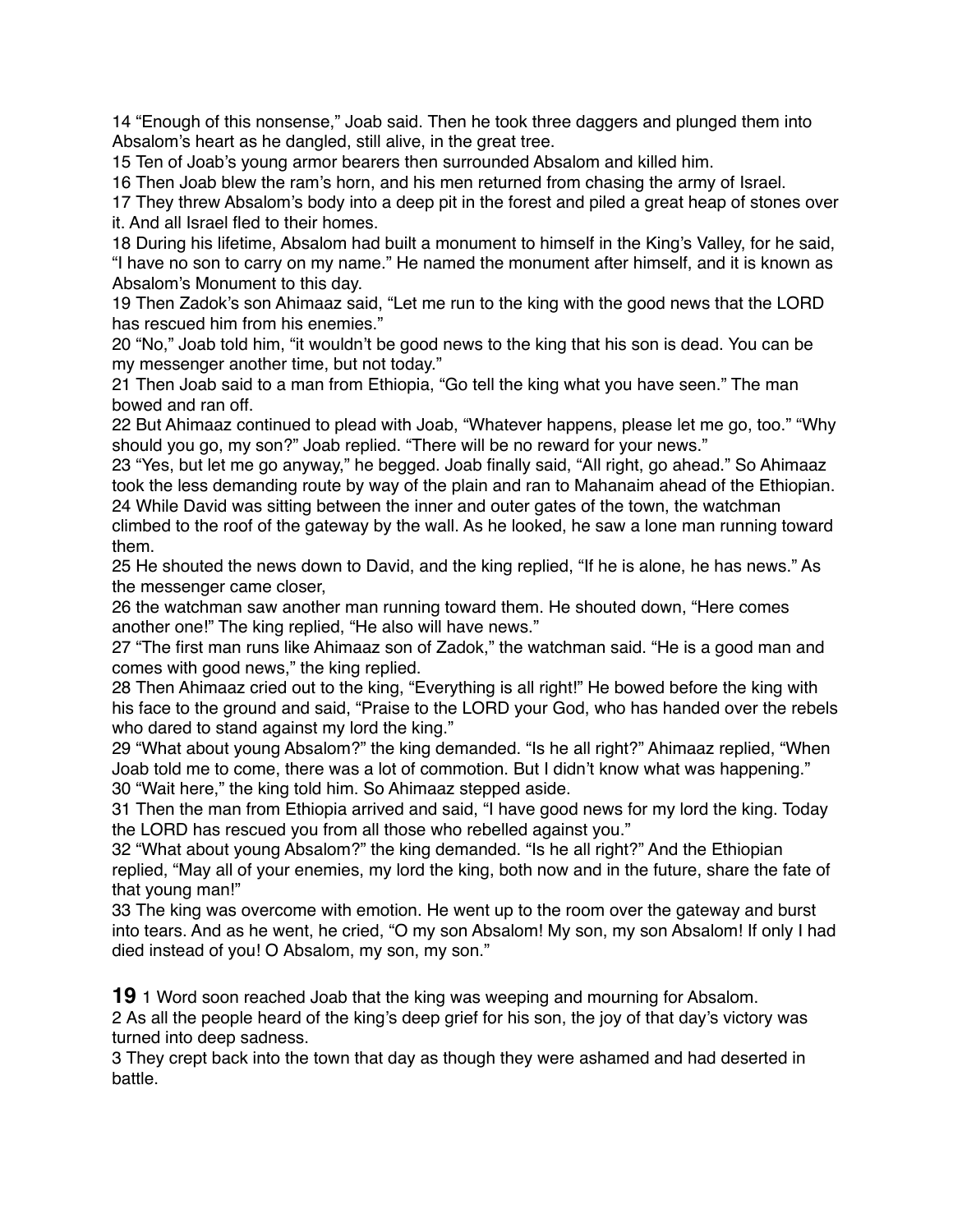The king covered his face with his hands and kept on crying, "O my son Absalom! O Absalom, my son, my son!"

 Then Joab went to the king's room and said to him, "We saved your life today and the lives of your sons, your daughters, and your wives and concubines. Yet you act like this, making us feel ashamed of ourselves.

 You seem to love those who hate you and hate those who love you. You have made it clear today that your commanders and troops mean nothing to you. It seems that if Absalom had lived and all of us had died, you would be pleased.

 Now go out there and congratulate your troops, for I swear by the LORD that if you don't go out, not a single one of them will remain here tonight. Then you will be worse off than ever before."

 So the king went out and took his seat at the town gate, and as the news spread throughout the town that he was there, everyone went to him. Meanwhile, the Israelites who had supported Absalom fled to their homes.

 And throughout all the tribes of Israel there was much discussion and argument going on. The people were saying, "The king rescued us from our enemies and saved us from the Philistines, but Absalom chased him out of the country.

 Now Absalom, whom we anointed to rule over us, is dead. Why not ask David to come back and be our king again?"

## **Psalm 119:153-176**

153 Look upon my suffering and rescue me, for I have not forgotten your instructions. Argue my case; take my side! Protect my life as you promised.

The wicked are far from rescue, for they do not bother with your decrees.

LORD, how great is your mercy; let me be revived by following your regulations.

Many persecute and trouble me, yet I have not swerved from your laws.

Seeing these traitors makes me sick at heart, because they care nothing for your word.

 See how I love your commandments, LORD . Give back my life because of your unfailing love.

The very essence of your words is truth; all your just regulations will stand forever.

Powerful people harass me without cause, but my heart trembles only at your word.

I rejoice in your word like one who discovers a great treasure.

I hate and abhor all falsehood, but I love your instructions.

I will praise you seven times a day because all your regulations are just.

Those who love your instructions have great peace and do not stumble.

I long for your rescue, LORD, so I have obeyed your commands.

I have obeyed your laws, for I love them very much.

Yes, I obey your commandments and laws because you know everything I do.

O LORD, listen to my cry; give me the discerning mind you promised.

Listen to my prayer; rescue me as you promised.

Let praise flow from my lips, for you have taught me your decrees.

Let my tongue sing about your word, for all your commands are right.

Give me a helping hand, for I have chosen to follow your commandments.

O LORD, I have longed for your rescue, and your instructions are my delight.

Let me live so I can praise you, and may your regulations help me.

 I have wandered away like a lost sheep; come and find me, for I have not forgotten your commands.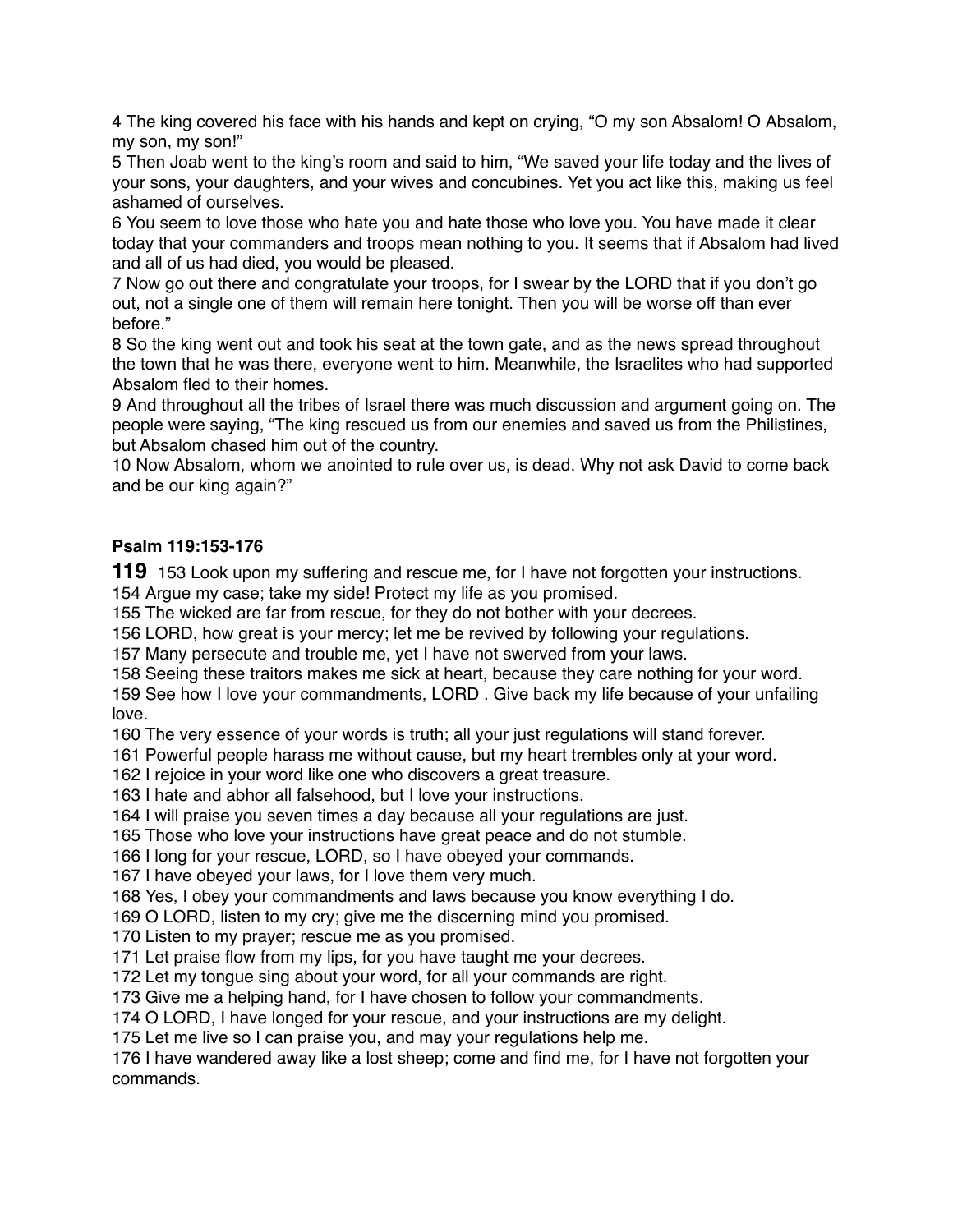## **Proverbs 16:14-15**

**16** 14 The anger of the king is a deadly threat; the wise will try to appease it. 15 When the king smiles, there is life; his favor refreshes like a spring rain.

#### **John 20:1-31**

**20** 1 Early on Sunday morning, while it was still dark, Mary Magdalene came to the tomb and found that the stone had been rolled away from the entrance.

2 She ran and found Simon Peter and the other disciple, the one whom Jesus loved. She said, "They have taken the Lord's body out of the tomb, and we don't know where they have put him!" 3 Peter and the other disciple started out for the tomb.

4 They were both running, but the other disciple outran Peter and reached the tomb first.

5 He stooped and looked in and saw the linen wrappings lying there, but he didn't go in.

6 Then Simon Peter arrived and went inside. He also noticed the linen wrappings lying there, 7 while the cloth that had covered Jesus' head was folded up and lying apart from the other wrappings.

8 Then the disciple who had reached the tomb first also went in, and he saw and believed— 9 for until then they still hadn't understood the Scriptures that said Jesus must rise from the dead.

10 Then they went home.

11 Mary was standing outside the tomb crying, and as she wept, she stooped and looked in. 12 She saw two white-robed angels, one sitting at the head and the other at the foot of the place where the body of Jesus had been lying.

13 "Dear woman, why are you crying?" the angels asked her. "Because they have taken away my Lord," she replied, "and I don't know where they have put him."

14 She turned to leave and saw someone standing there. It was Jesus, but she didn't recognize him.

15 "Dear woman, why are you crying?" Jesus asked her. "Who are you looking for?" She thought he was the gardener. "Sir," she said, "if you have taken him away, tell me where you have put him, and I will go and get him."

16 "Mary!" Jesus said. She turned to him and cried out, "Rabboni!" (which is Hebrew for "Teacher").

17 "Don't cling to me," Jesus said, "for I haven't yet ascended to the Father. But go find my brothers and tell them, 'I am ascending to my Father and your Father, to my God and your God.'"

18 Mary Magdalene found the disciples and told them, "I have seen the Lord!" Then she gave them his message.

19 That Sunday evening the disciples were meeting behind locked doors because they were afraid of the Jewish leaders. Suddenly, Jesus was standing there among them! "Peace be with you," he said.

20 As he spoke, he showed them the wounds in his hands and his side. They were filled with joy when they saw the Lord!

21 Again he said, "Peace be with you. As the Father has sent me, so I am sending you." 22 Then he breathed on them and said, "Receive the Holy Spirit.

23 If you forgive anyone's sins, they are forgiven. If you do not forgive them, they are not forgiven."

24 One of the twelve disciples, Thomas (nicknamed the Twin), was not with the others when Jesus came.